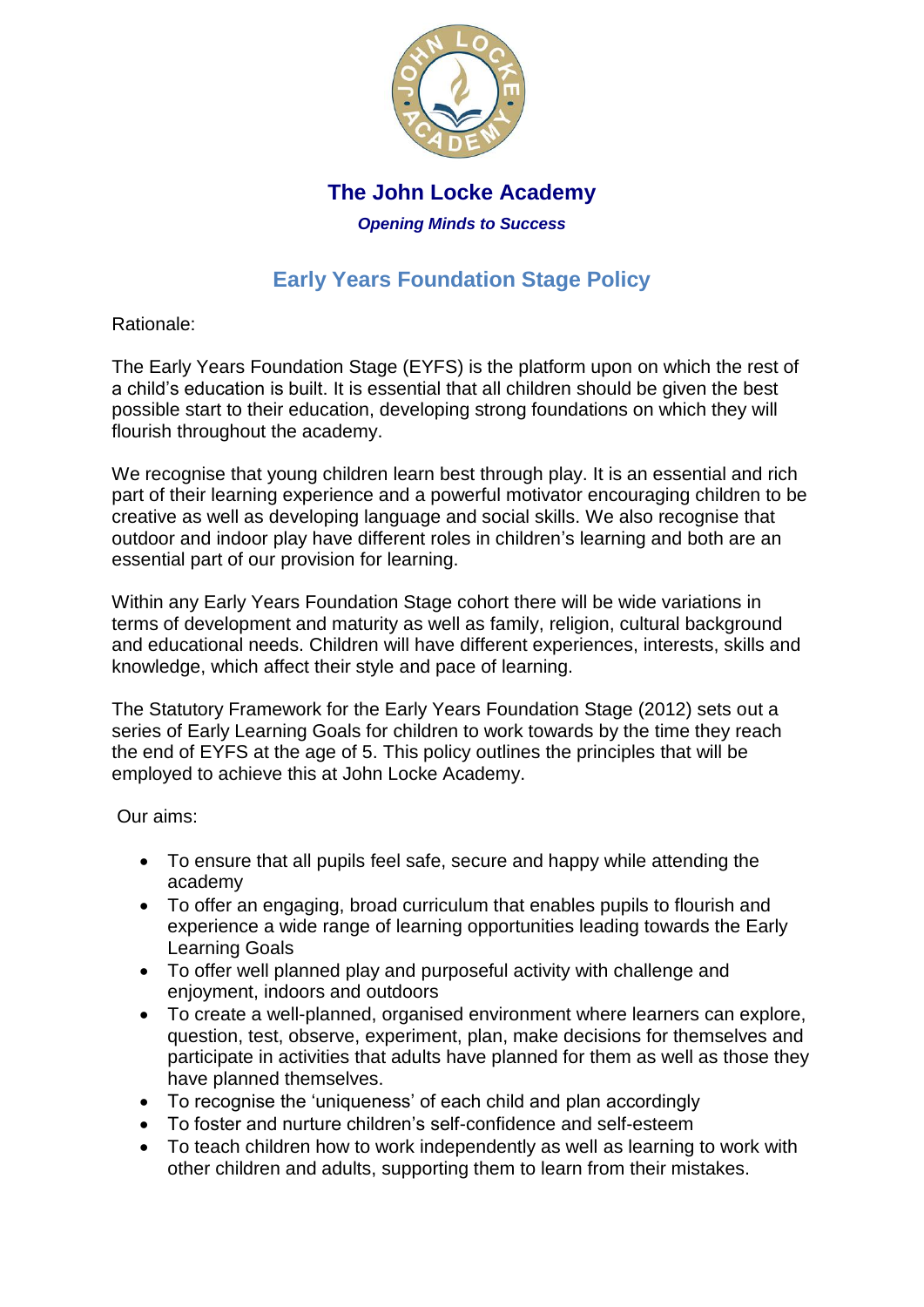

## **The John Locke Academy**

#### *Opening Minds to Success*

- To teach children how to communicate clearly and express their needs and feelings in appropriate ways
- To further love of learning, enquiring minds and the ability to discuss, adapt and negotiate
- To plan effectively for the diversity within a cohort, sharing what we have in common and celebrating our differences
- To provide appropriate time for children to become engrossed in what they are doing, to work in depth and to complete activities successfully in order to develop positive attitudes to learning

Teachers will:

- Plan appropriately to ensure the aims are fulfilled, using the John Locke Keys to Success as drivers for the curriculum.
- Effectively monitor the progress being made by each child through careful observation and tracking, using the academy's systems for tracking pupils progress
- Ensure the well-being of children at all times, ensuring they are safe and secure
- Create a stimulating learning environment which celebrates learning and achievement
- Work closely with parents to ensure a relationship is built between the academy and home
- Ensure there is an appropriate combination of child initiated activity, adult initiated activity and adult directed activity

The EYFS framework:

This framework was introduced by the government in March 2012. It brings together children's welfare, learning and development requirements through four themes:

- A Unique Child
- Positive relationships
- Enabling Environments
- Children Learn at Different Rates and in Different Ways

The curriculum is centered on 3 Prime areas:

- Personal, Social and Emotional Development
- Communication and Language
- Physical Development

These areas are strengthened through four 'specific' areas:

• Literacy